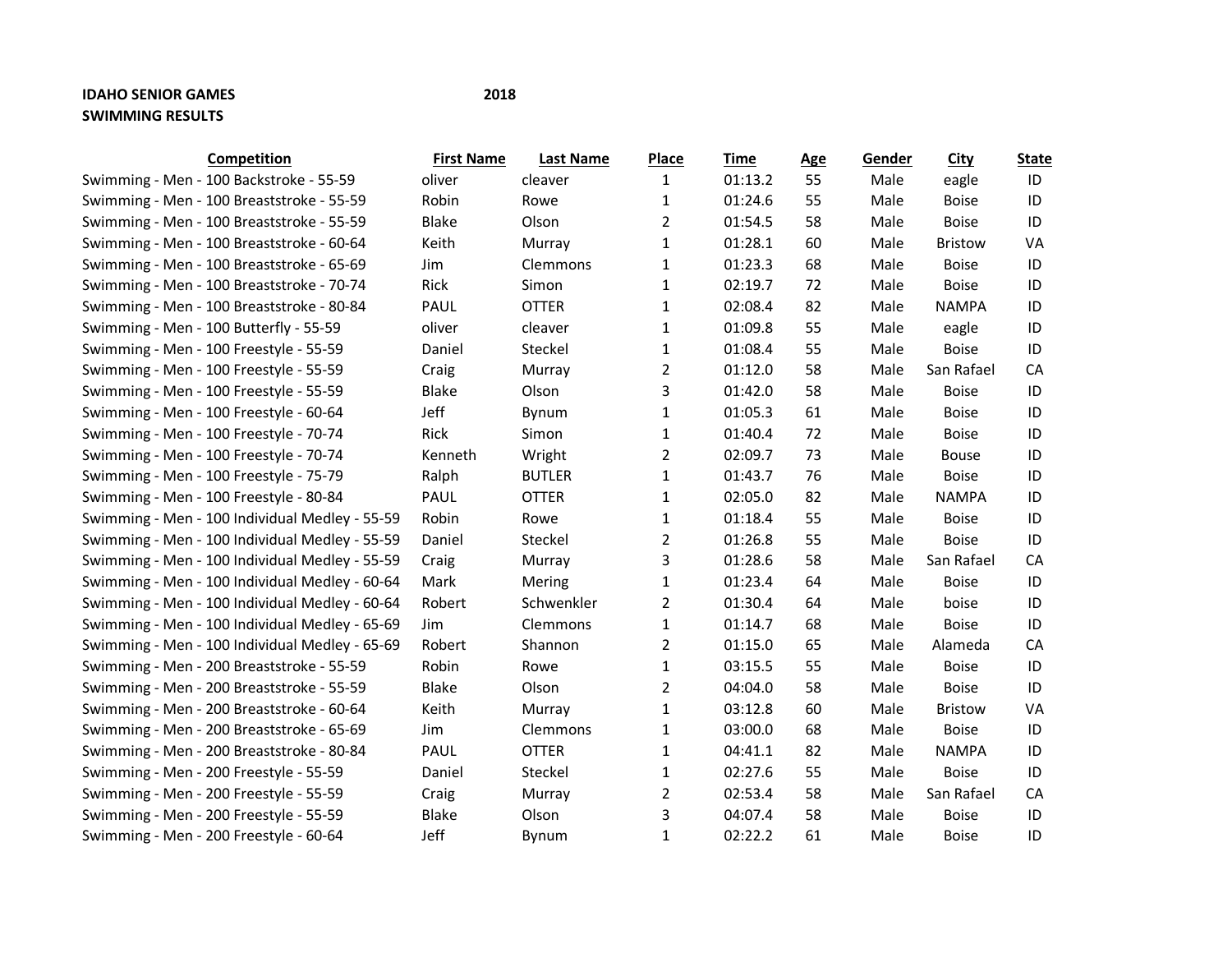|                                                |         |               |                |         | 68 | Male   | <b>Boise</b>   | ID |
|------------------------------------------------|---------|---------------|----------------|---------|----|--------|----------------|----|
| Swimming - Men - 200 Freestyle - 75-79         | Ralph   | <b>BUTLER</b> | $\mathbf{1}$   | 03:53.3 | 76 | Male   | <b>Boise</b>   | ID |
| Swimming - Men - 200 Freestyle - 80-84         | PAUL    | <b>OTTER</b>  | $\mathbf 1$    | 04:38.2 | 82 | Male   | <b>NAMPA</b>   | ID |
| Swimming - Men - 200 Individual Medley - 65-69 | Jim     | Clemmons      | $\mathbf{1}$   | 02:40.6 | 68 | Male   | <b>Boise</b>   | ID |
| Swimming - Men - 50 Backstroke - 55-59         | oliver  | cleaver       | $\mathbf{1}$   | 00:32.4 | 55 | Male   | eagle          | ID |
| Swimming - Men - 50 Backstroke - 55-59         | Robin   | Rowe          | $\overline{2}$ | 00:37.6 | 55 | Male   | <b>Boise</b>   | ID |
| Swimming - Men - 50 Backstroke - 55-59         | Craig   | Murray        | 3              | 00:41.8 | 58 | Male   | San Rafael     | CA |
| Swimming - Men - 50 Backstroke - 60-64         | Keith   | Murray        | $\mathbf{1}$   | 00:38.4 | 60 | Male   | <b>Bristow</b> | VA |
| Swimming - Men - 50 Backstroke - 65-69         | Robert  | Shannon       | $\mathbf{1}$   | 00:35.3 | 65 | Male   | Alameda        | CA |
| Swimming - Men - 50 Breaststroke - 55-59       | Robin   | Rowe          | $\mathbf{1}$   | 00:38.7 | 55 | Male   | <b>Boise</b>   | ID |
| Swimming - Men - 50 Breaststroke - 55-59       | Craig   | Murray        | $\overline{2}$ | 00:44.0 | 58 | Male   | San Rafael     | CA |
| Swimming - Men - 50 Breaststroke - 55-59       | Blake   | Olson         | 3              | 00:47.8 | 58 | Male   | <b>Boise</b>   | ID |
| Swimming - Men - 50 Breaststroke - 60-64       | Keith   | Murray        | $\mathbf{1}$   | 00:36.8 | 60 | Male   | <b>Bristow</b> | VA |
| Swimming - Men - 50 Breaststroke - 70-74       | Rick    | Simon         | $\mathbf{1}$   | 00:58.7 | 72 | Male   | Boise          | ID |
| Swimming - Men - 50 Breaststroke - 80-84       | PAUL    | <b>OTTER</b>  | $\mathbf{1}$   | 00:58.9 | 82 | Male   | <b>NAMPA</b>   | ID |
| Swimming - Men - 50 Butterfly - 55-59          | oliver  | cleaver       | $\mathbf{1}$   | 00:29.0 | 55 | Male   | eagle          | ID |
| Swimming - Men - 50 Butterfly - 55-59          | Daniel  | Steckel       | $\overline{2}$ | 00:40.0 | 55 | Male   | <b>Boise</b>   | ID |
| Swimming - Men - 50 Butterfly - 60-64          | Mark    | Mering        | $\mathbf{1}$   | 00:34.8 | 64 | Male   | <b>Boise</b>   | ID |
| Swimming - Men - 50 Butterfly - 60-64          | Robert  | Schwenkler    | $\overline{2}$ | 00:36.4 | 64 | Male   | boise          | ID |
| Swimming - Men - 50 Butterfly - 65-69          | Robert  | Shannon       | $\mathbf{1}$   | 00:32.3 | 65 | Male   | Alameda        | CA |
| Swimming - Men - 50 Freestyle - 55-59          | Robin   | Rowe          | $\mathbf{1}$   | 00:30.4 | 55 | Male   | <b>Boise</b>   | ID |
| Swimming - Men - 50 Freestyle - 55-59          | Craig   | Murray        | $\overline{2}$ | 00:30.4 | 58 | Male   | San Rafael     | CA |
| Swimming - Men - 50 Freestyle - 55-59          | Blake   | Olson         | 3              | 00:41.3 | 58 | Male   | <b>Boise</b>   | ID |
| Swimming - Men - 50 Freestyle - 60-64          | Robert  | Schwenkler    | $\mathbf{1}$   | 00:29.2 | 64 | Male   | boise          | ID |
| Swimming - Men - 50 Freestyle - 60-64          | Mark    | Mering        | $\overline{2}$ | 00:30.7 | 64 | Male   | <b>Boise</b>   | ID |
| Swimming - Men - 50 Freestyle - 60-64          | Jeff    | Bynum         | 3              | 00:30.9 | 61 | Male   | <b>Boise</b>   | ID |
| Swimming - Men - 50 Freestyle - 65-69          | Robert  | Shannon       | $\mathbf{1}$   | 00:29.5 | 65 | Male   | Alameda        | CA |
| Swimming - Men - 50 Freestyle - 70-74          | Rick    | Simon         | $\mathbf{1}$   | 00:41.1 | 72 | Male   | Boise          | ID |
| Swimming - Men - 50 Freestyle - 70-74          | Kenneth | Wright        | $\overline{2}$ | 00:48.5 | 73 | Male   | Bouse          | ID |
| Swimming - Men - 50 Freestyle - 80-84          | PAUL    | <b>OTTER</b>  | $\mathbf{1}$   | 00:53.0 | 82 | Male   | <b>NAMPA</b>   | ID |
| Swimming - Men - 500 Freestyle - 55-59         | oliver  | cleaver       | $\mathbf{1}$   | 06:20.4 | 55 | Male   | eagle          | ID |
| Swimming - Men - 500 Freestyle - 55-59         | Craig   | Murray        | $\overline{2}$ | 07:30.2 | 58 | Male   | San Rafael     | CA |
| Swimming - Men - 500 Freestyle - 60-64         | Jeff    | Bynum         | $\mathbf{1}$   | 06:29.3 | 61 | Male   | <b>Boise</b>   | ID |
| Swimming - Men - 500 Freestyle - 60-64         | Mark    | Mering        | $\overline{2}$ | 07:10.2 | 64 | Male   | <b>Boise</b>   | ID |
| Swimming - Women - 100 Backstroke - 55-59      | Blossom | Johnston      | $\mathbf{1}$   | 01:24.9 | 59 | Female | Meridian       | ID |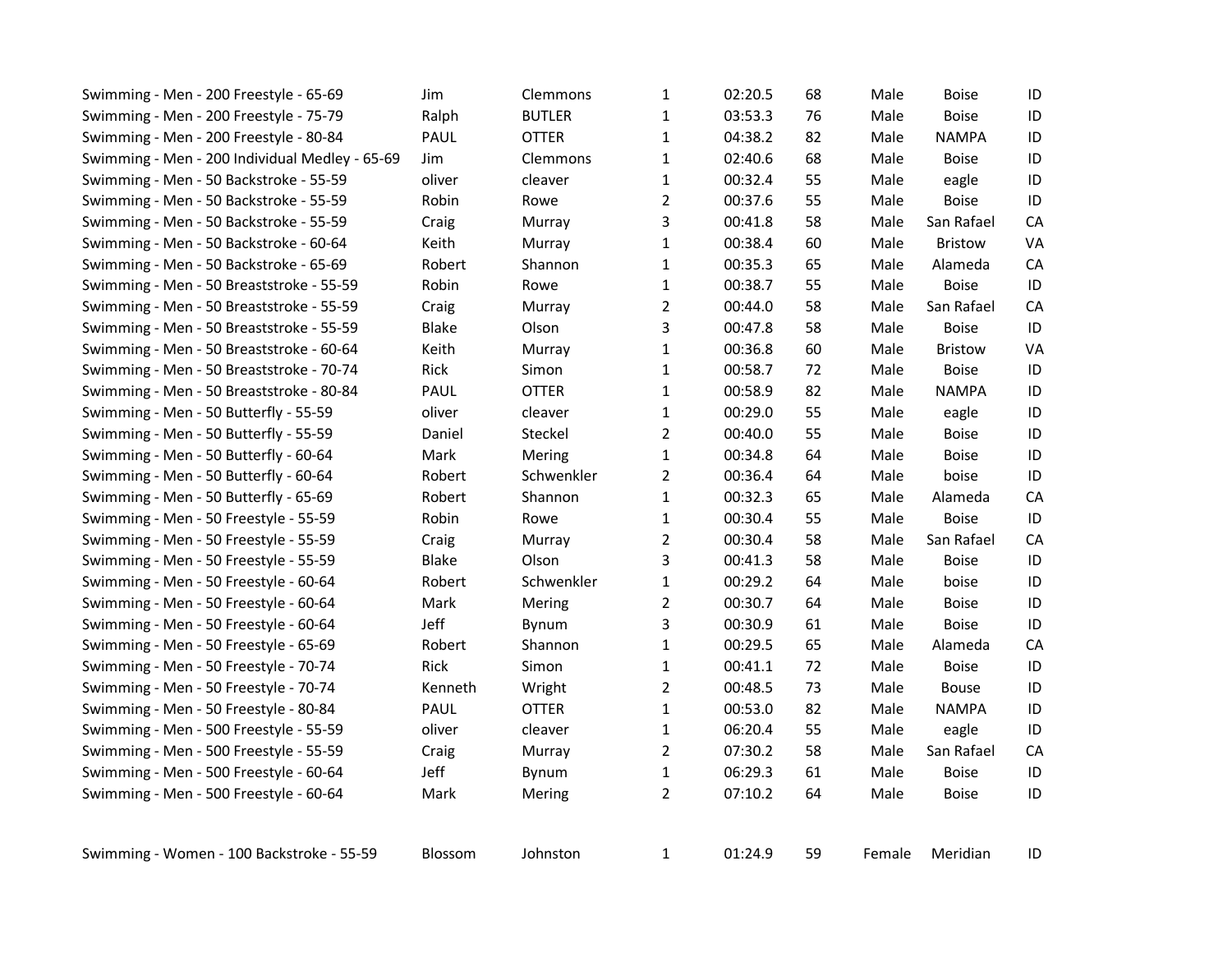| Swimming - Women - 100 Backstroke - 65-69                | Jane           | Wright         | 1              | 01:56.0 | 69 | Female | Star                | ID        |
|----------------------------------------------------------|----------------|----------------|----------------|---------|----|--------|---------------------|-----------|
| Swimming - Women - 100 Breaststroke - 55-59              | Cheryl         | Paoli          | 1              | 01:50.4 | 56 | Female | Emmett              | ID        |
| Swimming - Women - 100 Breaststroke - 65-69              | Jane           | Wright         | 1              | 02:03.1 | 69 | Female | Star                | ID        |
| Swimming - Women - 100 Freestyle - 50-54                 | Yumiko         | Luke           | 1              | 01:26.1 | 53 | Female | <b>Boise</b>        | ID        |
| Swimming - Women - 100 Freestyle - 55-59                 | Blossom        | Johnston       | 1              | 01:09.2 | 59 | Female | Meridian            | ID        |
| Swimming - Women - 100 Freestyle - 60-64                 | Linda          | Goodman        | 1              | 01:23.2 | 64 | Female | <b>Boise</b>        | ID        |
| Swimming - Women - 100 Freestyle - 60-64                 | Linda          | Poirier        | $\overline{2}$ | 02:31.0 | 62 | Female | Caldwell            | ID        |
| Swimming - Women - 100 Freestyle - 65-69                 | Jean           | Heinz          | 1              | 02:01.6 | 65 | Female | <b>Boise</b>        | ID        |
| Swimming - Women - 100 Freestyle - 65-69                 | Diane          | McGarvey       | $\overline{2}$ | 02:13.8 | 69 | Female | <b>Boise</b>        | ID        |
| Swimming - Women - 100 Freestyle - 70-74                 | Ineke          | Ashey          | 1              | 01:49.5 | 70 | Female | <b>Boise</b>        | ID        |
| Swimming - Women - 100 Individual Medley - 55-59 Blossom |                | Johnston       | 1              | 01:21.9 | 59 | Female | Meridian            | ID        |
| Swimming - Women - 100 Individual Medley - 60-64 Linda   |                | Goodman        | 1              | 01:46.8 | 64 | Female | <b>Boise</b>        | ID        |
| Swimming - Women - 100 Individual Medley - 65-6! Jean    |                | Heinz          | $\mathbf{1}$   | 02:33.9 | 65 | Female | <b>Boise</b>        | ID        |
| Swimming - Women - 200 Freestyle - 50-54                 | Yumiko         | Luke           | $\mathbf{1}$   | 03:08.1 | 53 | Female | <b>Boise</b>        | ID        |
| Swimming - Women - 200 Freestyle - 60-64                 | Linda          | Goodman        | $\mathbf{1}$   | 03:06.0 | 64 | Female | <b>Boise</b>        | ID        |
| Swimming - Women - 200 Freestyle - 60-64                 | Linda          | Poirier        | $\overline{2}$ | 06:39.4 | 62 | Female | Caldwell            | ID        |
| Swimming - Women - 200 Freestyle - 65-69                 | Diane          | McGarvey       | 1              | 04:43.4 | 69 | Female | <b>Boise</b>        | ID        |
| Swimming - Women - 200 Individual Medley - 65-69 Jane    |                | Wright         | 1              | 04:00.5 | 69 | Female | Star                | ID        |
| Swimming - Women - 50 Backstroke - 55-59                 | Blossom        | Johnston       | $\mathbf{1}$   | 00:37.9 | 59 | Female | Meridian            | ID        |
| Swimming - Women - 50 Backstroke - 55-59                 | Cheryl         | Paoli          | 2              | 00:52.2 | 56 | Female | Emmett              | ID        |
| Swimming - Women - 50 Backstroke - 65-69                 | Jean           | Heinz          | 1              | 01:01.6 | 65 | Female | <b>Boise</b>        | ID        |
| Swimming - Women - 50 Backstroke - 65-69                 | Diane          | McGarvey       | $\overline{2}$ | 01:07.8 | 69 | Female | <b>Boise</b>        | ID        |
| Swimming - Women - 50 Backstroke - 65-69                 | Patricia       | <b>Burnett</b> | 3              | 01:10.2 | 66 |        | Female /est Richlan | <b>WA</b> |
| Swimming - Women - 50 Backstroke - 70-74                 | Ineke          | Ashey          | 1              | 01:01.4 | 70 | Female | <b>Boise</b>        | ID        |
| Swimming - Women - 50 Breaststroke - 50-54               | Yumiko         | Luke           | $\mathbf{1}$   | 00:54.4 | 53 | Female | <b>Boise</b>        | ID        |
| Swimming - Women - 50 Breaststroke - 55-59               | <b>Blossom</b> | Johnston       | 1              | 00:41.3 | 59 | Female | Meridian            | ID        |
| Swimming - Women - 50 Breaststroke - 55-59               | Cheryl         | Paoli          | $\overline{2}$ | 00:50.9 | 56 | Female | Emmett              | ID        |
| Swimming - Women - 50 Breaststroke - 65-69               | Jean           | Heinz          | 1              | 01:00.9 | 65 | Female | <b>Boise</b>        | ID        |
| Swimming - Women - 50 Breaststroke - 65-69               | Diane          | McGarvey       | 2              | 01:06.5 | 69 | Female | <b>Boise</b>        | ID        |
| Swimming - Women - 50 Breaststroke - 65-69               | Patricia       | <b>Burnett</b> | 3              | 01:13.7 | 66 |        | Female /est Richlan | <b>WA</b> |
| Swimming - Women - 50 Breaststroke - 70-74               | Ineke          | Ashey          | $\mathbf{1}$   | 00:57.7 | 70 | Female | <b>Boise</b>        | ID        |
| Swimming - Women - 50 Butterfly - 65-69                  | Jane           | Wright         | 1              | 00:55.8 | 69 | Female | Star                | ID        |
| Swimming - Women - 50 Freestyle - 50-54                  | Yumiko         | Luke           | $\mathbf{1}$   | 00:39.2 | 53 | Female | <b>Boise</b>        | ID        |
| Swimming - Women - 50 Freestyle - 55-59                  | Blossom        | Johnston       | 1              | 00:29.0 | 59 | Female | Meridian            | ID        |
| Swimming - Women - 50 Freestyle - 55-59                  | Cheryl         | Paoli          | $\overline{2}$ | 00:43.7 | 56 | Female | Emmett              | ID        |
| Swimming - Women - 50 Freestyle - 60-64                  | Linda          | Goodman        | $\mathbf{1}$   | 00:35.2 | 64 | Female | <b>Boise</b>        | ID        |